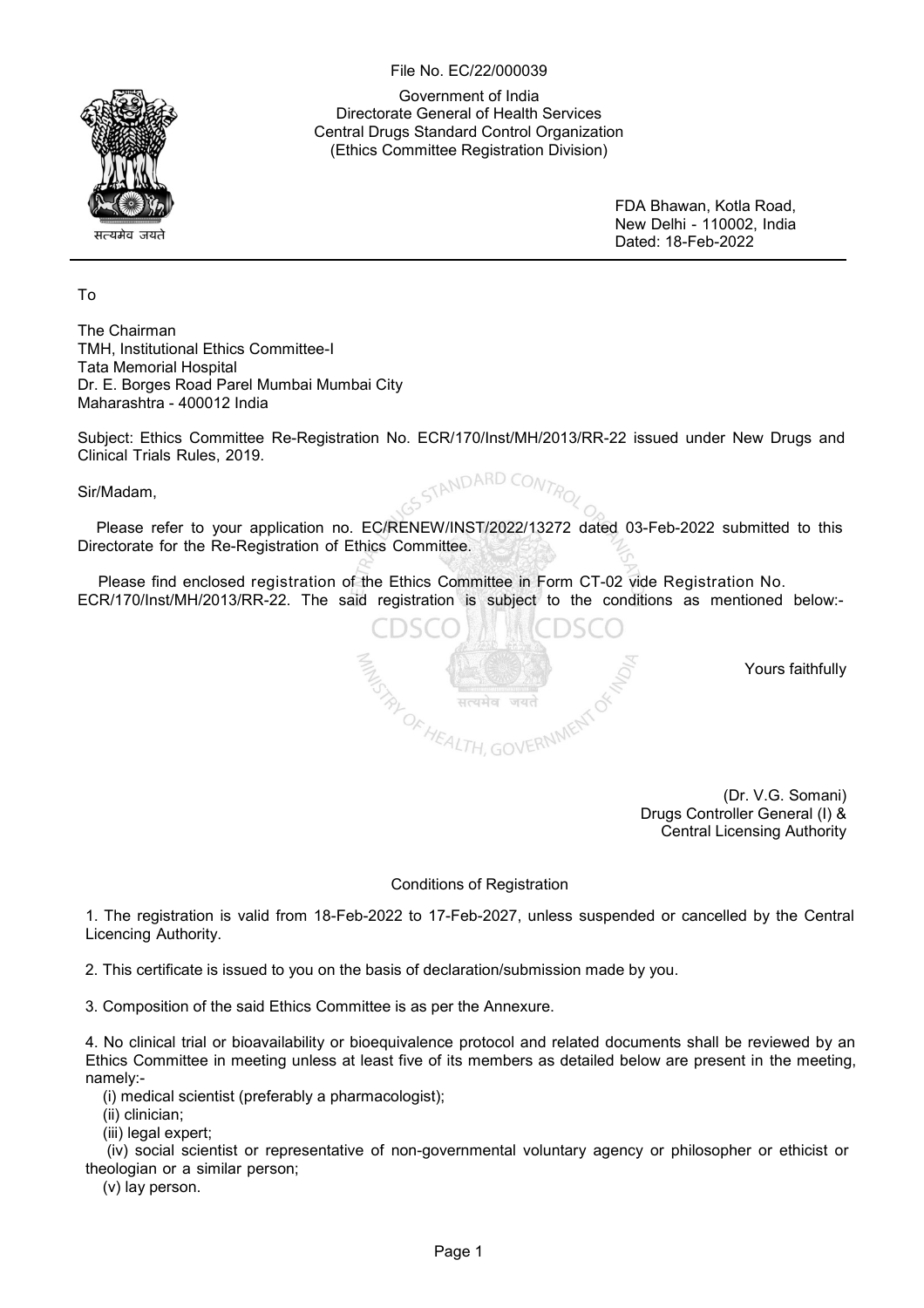5. The Ethics Committee shall have a minimum of seven and maximum of fifteen members from medical, nonmedical, scientific and non-scientific areas with at least,

(i) one lay person;

(ii) one woman member;

(iii) one legal expert;

(iv) one independent member from any other related field such as social scientist or representative of nongovernmental voluntary agency or philosopher or ethicist or theologian.

6. One member of the Ethics Committee who is not affiliated with the institute or organization shall be the Chairperson, and shall be appointed by such institute or organization and one member who is affiliated with the institute or organization shall be appointed as Member Secretary of the Ethics Committee by such Institute or organization.

7. The Ethics Committee shall consist of at least fifty percent of its members who are not affiliated with the institute or organization in which such committee is constituted.

8. The committee shall include at least one member whose primary area of interest or specialisation is nonscientific and at least one member who is independent of the institution.

9. The Ethics committee can have as its members, individuals from other Institutions or Communities, if required.

10. Members should be conversant with the provisions of New Drug and Clinical Trials Rules, 2019, Good Clinical Practice Guidelines for clinical trials in India and other regulatory requirements to safeguard the rights, safety and well-being of the trial subjects. TANDARD CONTR

11. The members representing medical scientists and clinicians shall possess at least post graduate qualification in their respective area of specialization, adequate experience in the respective fields and requisite knowledge and clarity about their role and responsibility as committee members.

12. As far as possible, based on the requirement of research area such as HIV, Genetic disorder, etc., specific patient group may also be represented in the Ethics Committee.

13. The Ethics Committee may associate such experts who are not its members, in its deliberations but such experts shall not have voting rights, if any

14. No member of an Ethics Committee, having a conflict of interest, shall be involved in the oversight of the Clinical trial or bioavailability or bioequivalence study protocol being reviewed by it and all members shall sign a declaration to the effect that there is no conflict of interest.

15. While considering an application which involves a conflict of interest of any member of the Ethics Committee, such member may voluntarily withdraw from the Ethics Committee review meeting, by expressing the same in writing, to the Chairperson. The details in respect of the conflict of interest of the member shall be duly recorded in the minutes of the meetings of the Ethics Committee.

16. Any change in the membership or the constitution of the registered Ethics Committee shall be intimated inwriting to the Central Licencing Authority within thirty working days.

17. The Ethics Committee shall review and accord approval to a Clinical trial, Bioavailability and Bioequivalence study protocol and other related documents, as the case may be, in the format specified in clause (B) of Table 1 of the Third Schedule of New Drugs and Clinical Trials Rules, 2019 and oversee the conduct of clinical trial to safeguard the rights, safety and wellbeing of trial subjects in accordance with these rules, Good Clinical Practices Guidelines and other applicable regulations.

18. Where a clinical trial site does not have its own Ethics Committee, clinical trial at that site may be initiated after obtaining approval of the protocol from the Ethics Committee of another trial site; or an independent Ethics Committee for clinical trial constituted in accordance with the provisions of rule 7: provided that the approving Ethics Committee for clinical trial shall in such case be responsible for the study at the trial site or the centre, as the case may be: provided further that the approving Ethics Committee and the clinical trial site or the bioavailability and bioequivalence centre, as the case may be, shall be located within the same city or within a radius of 50 kms of the clinical trial site.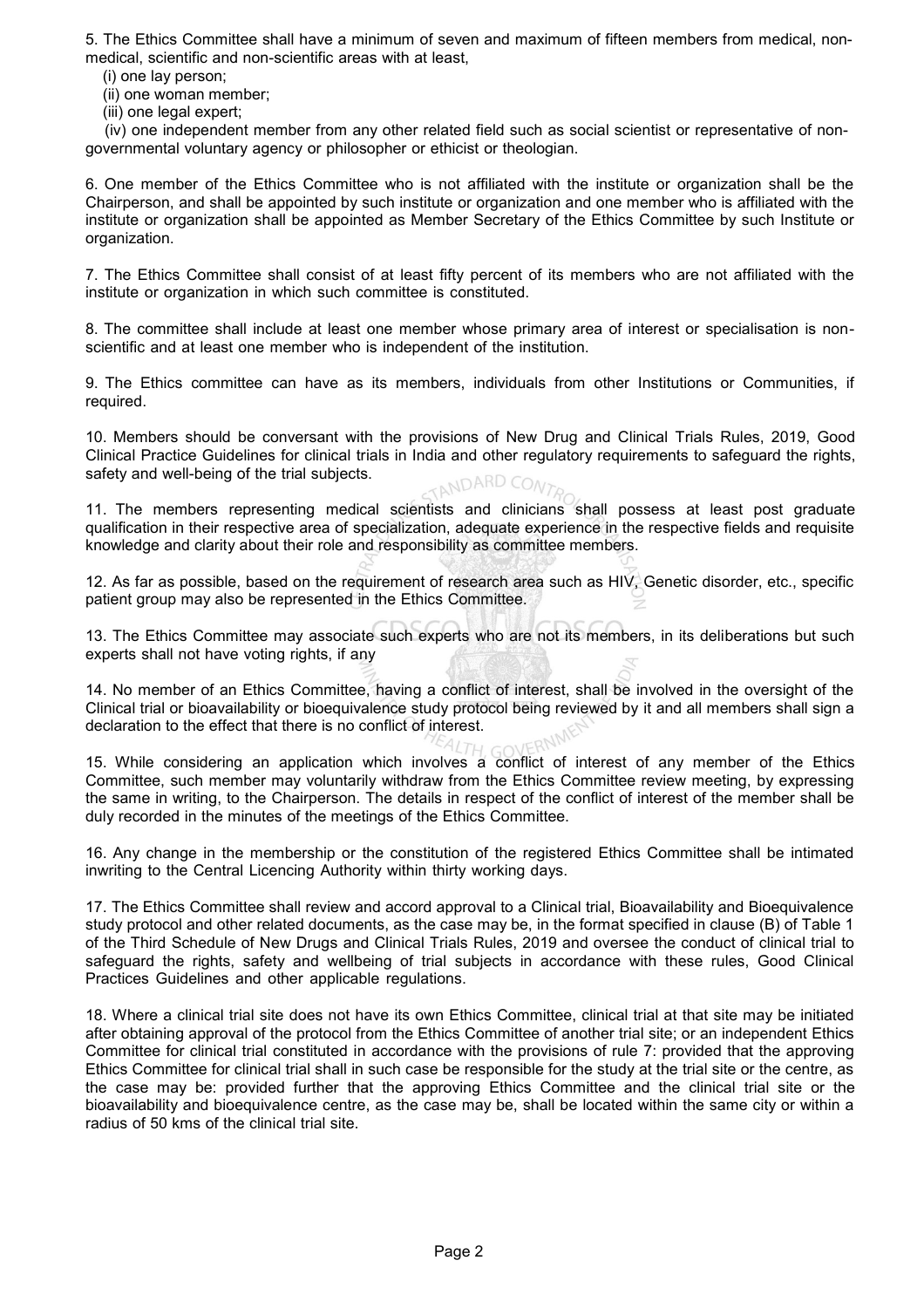19. Where a Bioavailability or Bioequivalence study centre does not have its own Ethics Committee,bioavailability or bioequivalence study at that site may be initiated after obtaining approval of the protocol from the Ethics Committee registered under rule 8:Provided that the approving Ethics Committee shall in such case be responsible for the study at the centre:Provided further that both the approving Ethics Committee and the centre, shall be located within the same city or within a radius of 50 kms of the bioavailability or bioequivalence study centre.

20. Ethics committee shall indicate the reasons that weighed with it while rejecting or asking for a change or notification in the protocol in writing and a copy of such reasons shall also be made available to the Central Licencing Authority.

21. Ethics committee shall make, at appropriate intervals, an on-going review of the trials for which they have reviewed the protocol. Such a review may be based on the periodic study progress reports furnished by the investigators or monitoring and internal audit reports furnished by the sponsor or by visiting the study sites.

22. Where any serious adverse event occurs to a trial subject or to study subject during clinical trial or bioavailability or bioequivalence study, the Ethics Committee shall analyse the relevant documents pertaining to such event and forward its report to the Central Licencing Authority and comply with the provisions of Chapter VI, New Drugs and Clinical Trials Rules, 2019.

23. The Ethics committee shall undertake proper causality assessment of SAE's with the help of subject experts wherever required, for deciding relatedness and quantum of compensation, as per condition no (22) mentioned above.

24. Where at any stage of a clinical trial, it comes to a conclusion that the trial is likely to compromise the right, safety or wellbeing of the trial subject, the Ethics committee may order discontinuation or suspension of the clinical trial and the same shall be intimated to the head of the institution conducting clinical trial and the Central Licencing Authority.

25. Ethics committee shall comply with the requirements or conditions in addition to the requirements specified under the Drugs & Cosmetics Act, 1940 and New Drugs and Clinical Trials Rues, 2019, as may be specified by the Central Licencing Authority with the approval of the Central Government, to safeguard the rights of clinical trial subject or bioavailability or bioequivalence study subject.

26. Ethics Committee shall review and approve the suitability of the investigator and trial site for the proposed trial. सत्यमेव

27. The Ethics Committee shall maintain data, record, registers and other documents related to the functioning and review of clinical trial or bioavailability study or bioequivalence study, as the case may be, for a period of five years after completion of such clinical trial.

28. Funding mechanism for the Ethics Committee to support their operations should be designed and approved to ensure that the committee and their members have no financial incentive to approve or reject particular study.

29. SOP's for funding of the Ethics committee in order to support their operations must be maintained. The records of income & expenditure of Ethics Committee shall be maintained for review and inspection.

30. The Chairman of Ethics Committee shall enter into MOU with head of institution, that necessary support and facilities and independence will be provided to Ethics Committee and their records will be maintained.

31. The Ethics Committee shall allow any officer authorized by the Central Licencing Authority to enter, with or without prior notice, to inspect the premises, any record, or any documents related to clinical trial, furnish information to any query raised by such authorized person, in relation to the conduct of clinical trial and to verify compliance with the requirements of these rules, Good Clinical Practices Guidelines and other applicable regulations for safeguarding the rights, safety and well-being of trial subjects.

32. Where Central Licencing Authority is of the opinion that Ethics Committee fails to comply with any provision of the Drugs and Cosmetics Act, 1940and New Drugs & Clinical Trials Rules, 2019, it may issue show cause notice to such Ethics Committee specifying therein such non-compliances and the period within which reply shall be furnished by such Ethics Committee. After consideration of the facts and reply given by the Ethics Committee, the Central Licencing Authority may take one or more actions specified under provision of Rule 14, Chapter III of New Drugs and Clinical Trials Rules, 2019.